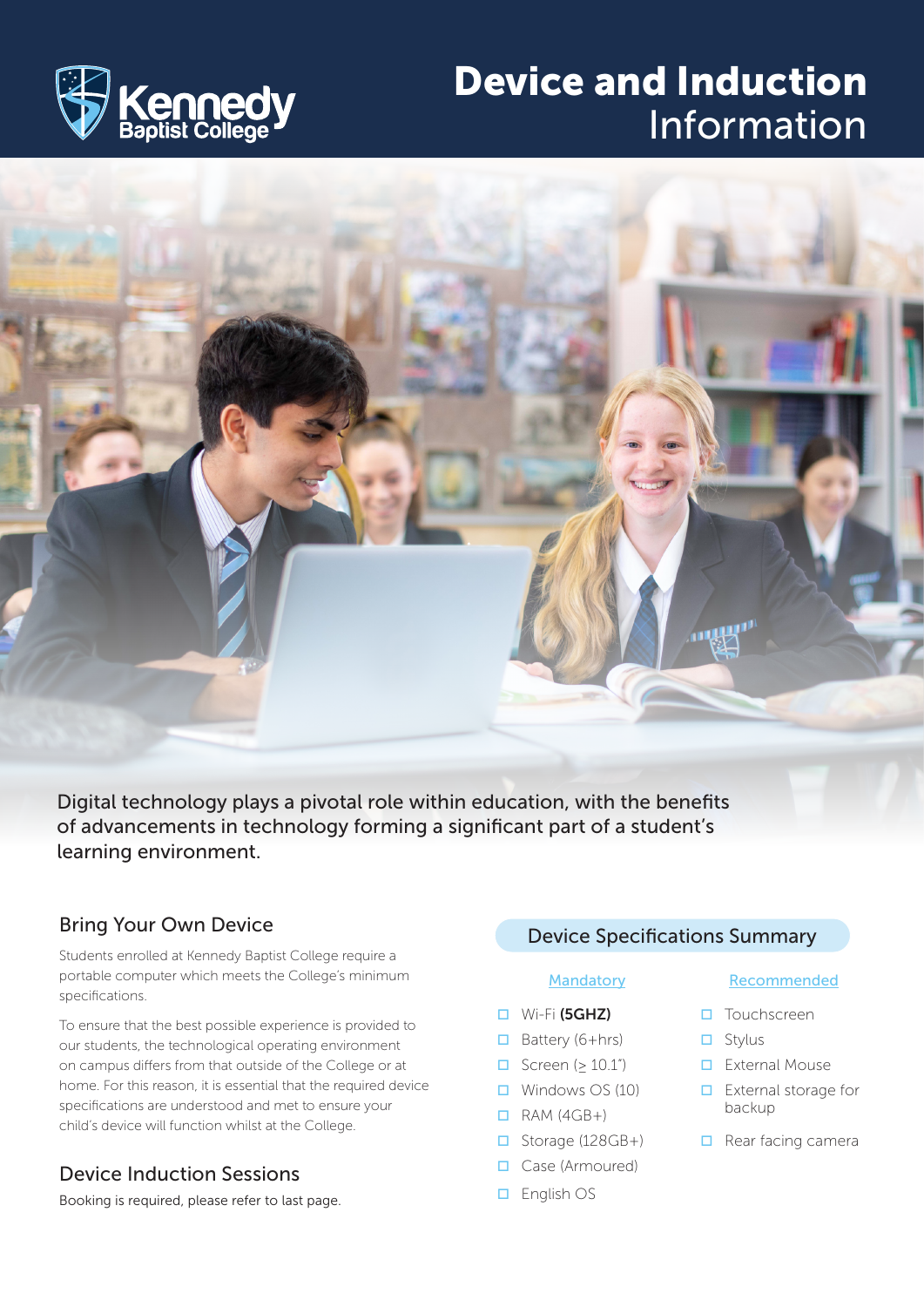# Device Minimum Specifications

There are several mandatory requirements that a device must meet to be used at the College:

| <b>WIRELESS</b>         | Must have <b>5GHz</b> wireless capability (look for 802.11ac or 802.11ax).<br>No Exception.                                                                                                                                                                                                                                                                                                                                                                                                                                               |
|-------------------------|-------------------------------------------------------------------------------------------------------------------------------------------------------------------------------------------------------------------------------------------------------------------------------------------------------------------------------------------------------------------------------------------------------------------------------------------------------------------------------------------------------------------------------------------|
| <b>BATTERY LIFE</b>     | The device <b>should</b> last the entire school day without requiring a<br>recharge, as there will not be facilities at the College to do so.                                                                                                                                                                                                                                                                                                                                                                                             |
| <b>SCREEN SIZE</b>      | Must be at least 10.1". We recommend touch screen.                                                                                                                                                                                                                                                                                                                                                                                                                                                                                        |
| <b>OPERATING SYSTEM</b> | The device <b>should</b> have a copy of Microsoft Windows installed and<br>running (this can be in a virtual machine).<br>MacBooks are permitted but be advised that teachers can only provide<br>limited support.<br>iPads and Chromebooks are not supported.<br>Windows 10 S: Laptops must not be running in S mode as the security<br>restrictions imposed by Windows 10 S mode prevent students from<br>installing software not from the Microsoft App store. This will restrict the<br>functionality of the device whilst at school. |
| <b>CAMERA</b>           | Students who have difficulty in writing or copying accurately will benefit<br>from a rear-facing camera.                                                                                                                                                                                                                                                                                                                                                                                                                                  |
| <b>PERFORMANCE</b>      | We recommend at least: CPU Intel Core i3 or Ryzen 3 Processors, 4GB RAM,<br>128GB storage.                                                                                                                                                                                                                                                                                                                                                                                                                                                |
| <b>ACCESSORIES</b>      | Must have a good case to protect the device if it is dropped<br>(this will happen!)<br>External storage for backups.<br>Mouse, if required.                                                                                                                                                                                                                                                                                                                                                                                               |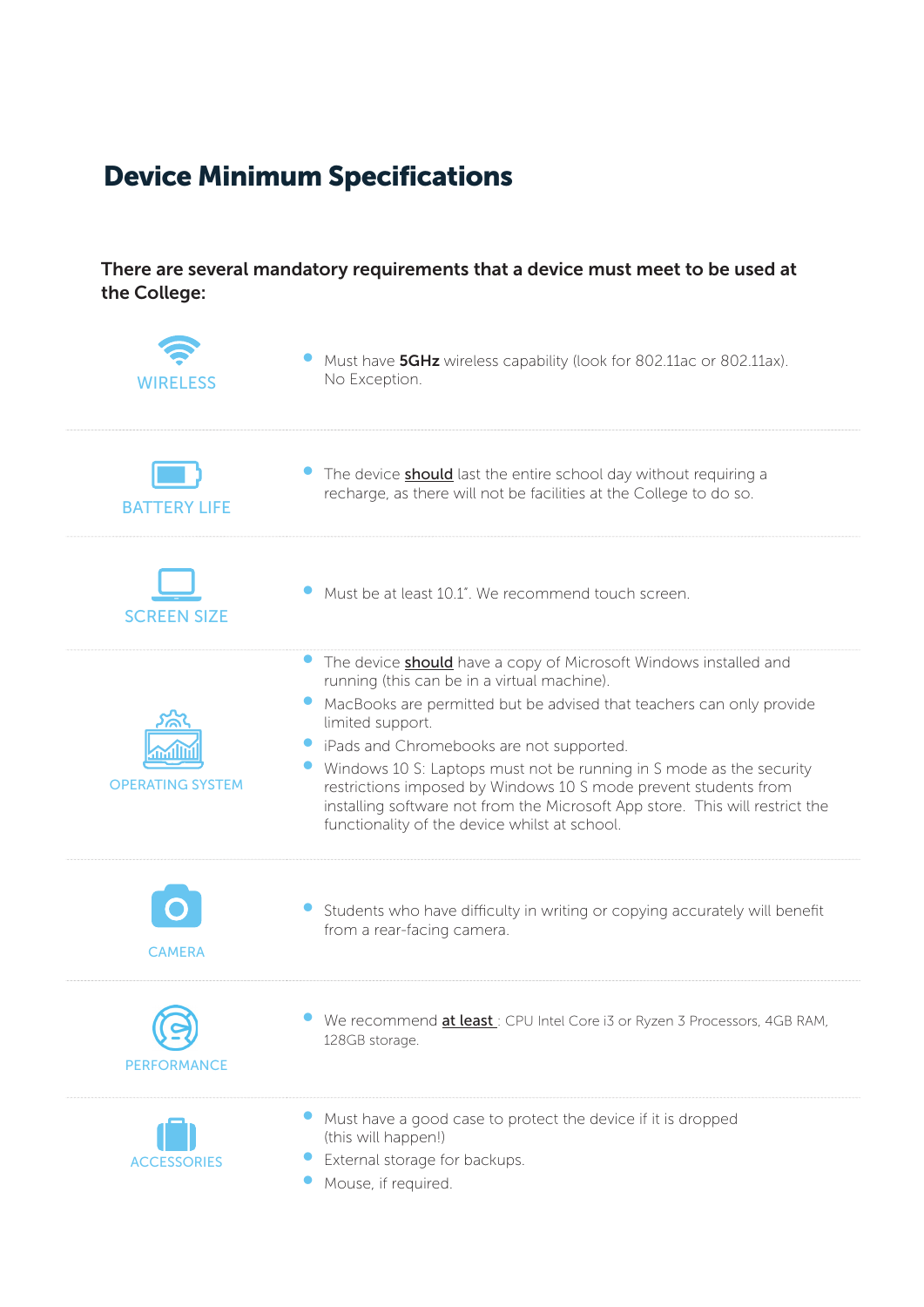## Frequently Asked Questions

#### Where can I buy a device?

The College does not formally endorse any particular supplier. Retail outlets or online retailers often run specials reducing the cost of the device. We have a list of recommended devices available on the Kennedy website which are being used successfully at the College. If in doubt – contact us.

*https://www.kennedy.wa.edu.au/kennedycommunity/parent-information/bring-deviceprogram/*

#### When do I need my device?

Your child's device must be ready to go for the first day of Term 1 to be used during the first week. The ICT team will be providing setup sessions two weeks before term starts to assist in getting the device connected to the College network. If you cannot make one of these sessions, we encourage you to contact the ICT team at *BYOD@kennedy.wa.edu.au* to organise alternative arrangements.

#### What if I need help with my device?

The ICT team are here to help! Our primary function is to help your child ensure that their device can connect to the College network, assist with College provided facilities such as printing, assist with College provided software (such as Office 365) and provide limited access to a loan device (subject to conditions and charges).

The ICT team cannot provide a repair service for your device, you will need to speak to the retailer or manufacturer for repair services.

When a device is brought to the ICT team that is experiencing malware infestation or other issues around device maintenance, it may require your son/ daughter restoring their device back to its original settings. We strongly recommend that they do regular backups to minimise the impact this may have. Please see the next section for advice on how to keep the device in good order.

#### How can we keep the device in good condition?

There are a number of steps that your child can take to keep their device in the best possible condition. These include:

- Ensure the device is regularly backed up.
- Ensure that the device has good anti-virus and anti-malware software installed. Windows Defender and MalwareBytes Anti-Malware are free and work well. Windows 10 has built-in anti-virus which may prove adequate.
- Never download programs from untrusted websites, and make sure you carefully read what the program is going to do (and what else it is going to install).
- Use your device as a non-admin user, this prevents most malicious software doing much damage.
- Do not use programs that contravene copyright and/ or acceptable use policies (such as VPN and Torrent software). These are regularly riddled with malware and can result in you being blocked from the College network.
- Do not completely fill your computer with games, music and pictures. Your computer needs a certain amount of free space to operate at its best.
- Regularly apply Operating System updates. This helps keep your device secure and ensures the latest fixes are applied.

### How do I get more information?

The Kennedy Bring Your Own Device Program page on the College website may contain the answers to your questions.

If in doubt, you can contact the ICT team via the College Reception on +61 8 9314 7722 or by email at: *BYOD@kennedy.wa.edu.au*

Alternatively, feel free to drop by - we're located in the Research and Study Centre to the north of the Administration building.